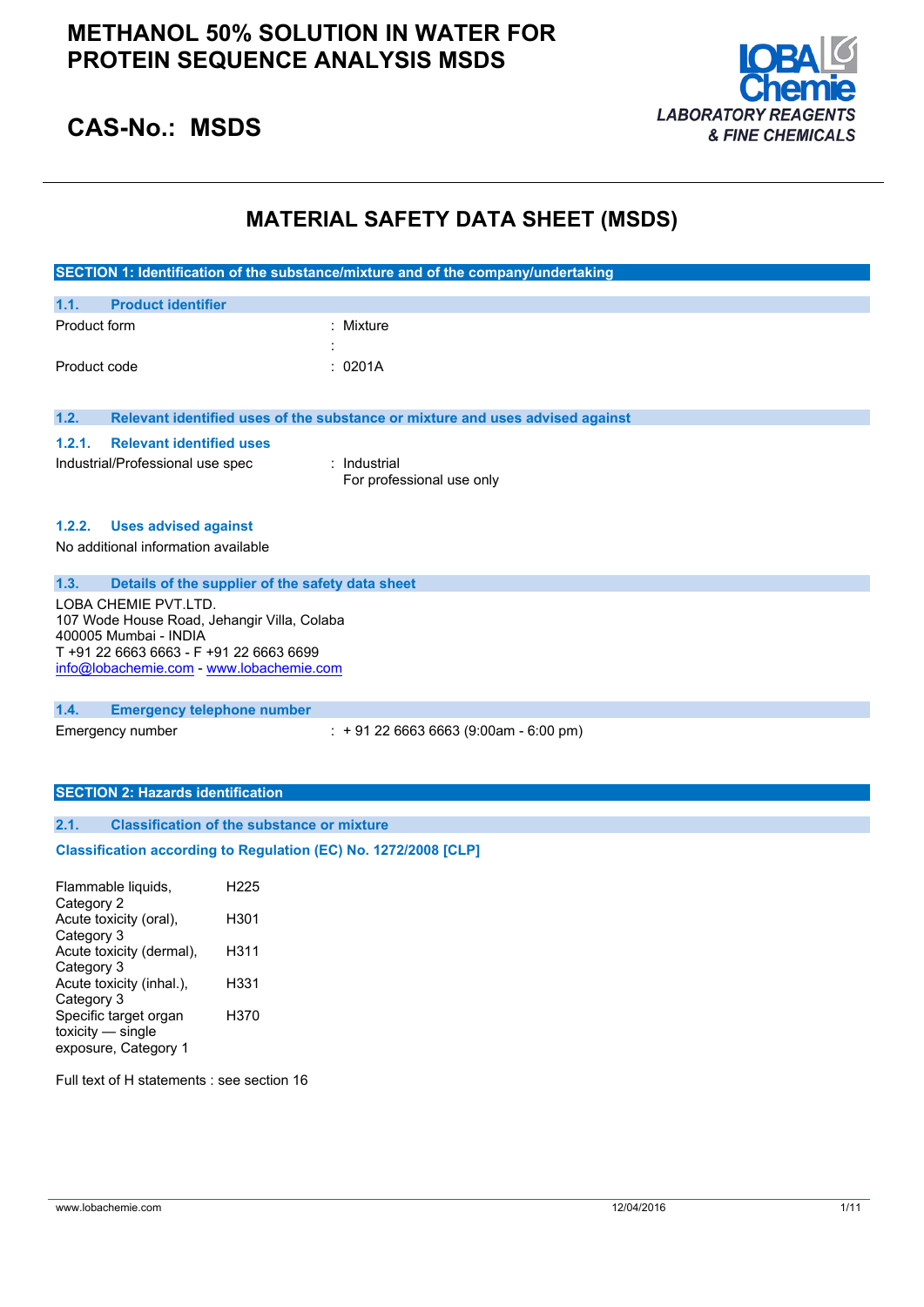Safety Data Sheet

**Adverse physicochemical, human health and environmental effects** No additional information available

| 2.2. | <b>Label elements</b>                                      |                                                                                                                                                                                                                                                                                                                                                                                                                                                  |
|------|------------------------------------------------------------|--------------------------------------------------------------------------------------------------------------------------------------------------------------------------------------------------------------------------------------------------------------------------------------------------------------------------------------------------------------------------------------------------------------------------------------------------|
|      |                                                            |                                                                                                                                                                                                                                                                                                                                                                                                                                                  |
|      | Labelling according to Regulation (EC) No. 1272/2008 [CLP] |                                                                                                                                                                                                                                                                                                                                                                                                                                                  |
|      | Hazard pictograms (CLP)                                    |                                                                                                                                                                                                                                                                                                                                                                                                                                                  |
|      |                                                            | GHS02<br>GHS06<br>GHS08                                                                                                                                                                                                                                                                                                                                                                                                                          |
|      | Signal word (CLP)                                          | : Danger                                                                                                                                                                                                                                                                                                                                                                                                                                         |
|      | Hazard statements (CLP)                                    | : H225 - Highly flammable liquid and vapour.<br>H301+H311+H331 - Toxic if swallowed, in contact with skin or if inhaled<br>H370 - Causes damage to organs.                                                                                                                                                                                                                                                                                       |
|      | Precautionary statements (CLP)                             | : P210 - Keep away from heat, hot surfaces, sparks, open flames and other ignition<br>sources. No smoking.<br>P243 - Take precautionary measures against static discharge.<br>P280 - Wear protective clothing, face protection, eye protection.<br>P302+P352 - IF ON SKIN: Wash with plenty of soap and water.<br>P304+P340 - IF INHALED: Remove person to fresh air and keep comfortable for<br>breathing.<br>P310 - Immediately call a doctor. |

## **2.3. Other hazards**

No additional information available

### **SECTION 3: Composition/information on ingredients**

### **3.1. Substances**

Not applicable

#### **3.2. Mixtures**

| <b>Name</b> | <b>Product identifier</b>                                              | $\frac{9}{6}$ | <b>Classification according</b>                                                                                                            |
|-------------|------------------------------------------------------------------------|---------------|--------------------------------------------------------------------------------------------------------------------------------------------|
|             |                                                                        |               | to Regulation (EC) No.<br>1272/2008 [CLP]                                                                                                  |
| Methanol    | (CAS-No.) 67-56-1<br>(EC-No.) 200-659-6<br>(EC Index-No.) 603-001-00-X | $50 - 75$     | Flam. Lig. 2, H225<br>Acute Tox. 3 (Dermal).<br>H311<br>Acute Tox. 3 (Inhalation).<br>H331<br>Acute Tox. 3 (Oral), H301<br>STOT SE 1, H370 |
| Water       | (CAS-No.) 7732-18-5<br>(EC-No.) 231-791-2                              | $50 - 75$     | Not classified                                                                                                                             |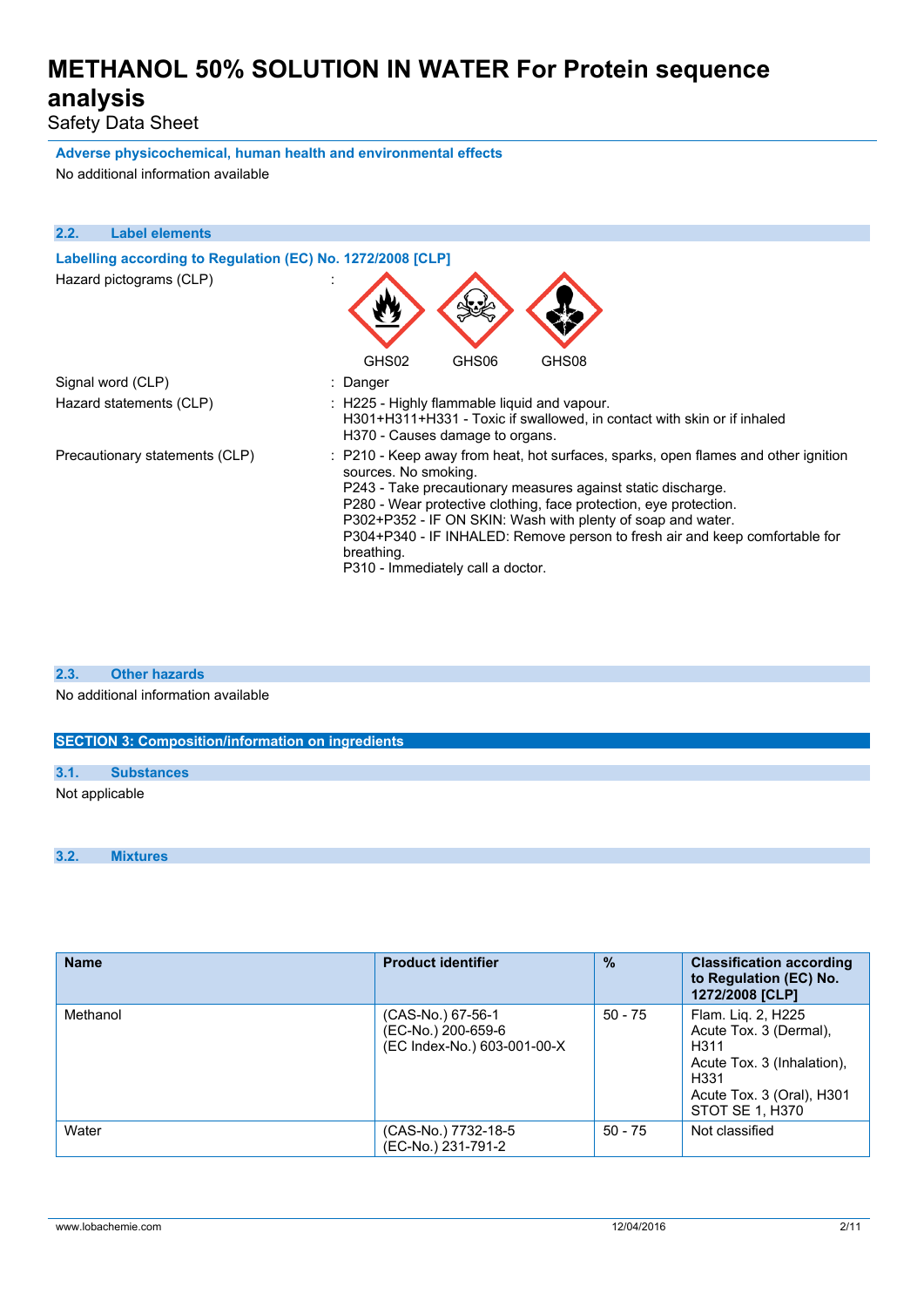Safety Data Sheet

Full text of H-statements: see section 16

| <b>SECTION 4: First aid measures</b>                                |                                                                                                                         |
|---------------------------------------------------------------------|-------------------------------------------------------------------------------------------------------------------------|
| 4.1.<br><b>Description of first aid measures</b>                    |                                                                                                                         |
| First-aid measures general                                          | : Call a POISON CENTER/doctor.                                                                                          |
| First-aid measures after inhalation                                 | : Remove person to fresh air and keep comfortable for breathing.                                                        |
| First-aid measures after skin contact                               | Immediately call a POISON CENTER/doctor. Wash with plenty of water/ Wash<br>contaminated clothing before reuse.         |
| First-aid measures after eye contact                                | Remove contact lenses, if present and easy to do. Continue rinsing. Rinse cautiously<br>with water for several minutes. |
| First-aid measures after ingestion                                  | : Rinse mouth. Obtain emergency medical attention.                                                                      |
| 4.2.<br>Most important symptoms and effects, both acute and delayed |                                                                                                                         |
| Symptoms/effects                                                    | : Causes damage to organs.                                                                                              |
| Symptoms/effects after inhalation                                   | : Toxic if inhaled.                                                                                                     |
| Symptoms/effects after skin contact                                 | Toxic in contact with skin.                                                                                             |
| Symptoms/effects after ingestion                                    | : Toxic if swallowed.                                                                                                   |
| 4.3.                                                                | Indication of any immediate medical attention and special treatment needed                                              |
| Treat symptomatically.                                              |                                                                                                                         |
| <b>SECTION 5: Firefighting measures</b>                             |                                                                                                                         |
| 5.1.<br><b>Extinguishing media</b>                                  |                                                                                                                         |
| Suitable extinguishing media                                        | : Carbon dioxide. Dry powder. Foam. Water spray.                                                                        |
| Unsuitable extinguishing media                                      | : Do not use extinguishing media containing water.                                                                      |
|                                                                     |                                                                                                                         |
| 5.2.<br>Special hazards arising from the substance or mixture       |                                                                                                                         |
| Fire hazard                                                         | : Flammable liquid and vapour.                                                                                          |
| Explosion hazard                                                    | May form flammable/explosive vapour-air mixture.                                                                        |
| 5.3.<br><b>Advice for firefighters</b>                              |                                                                                                                         |
| Protection during firefighting                                      | Do not enter fire area without proper protective equipment, including respiratory<br>protection.                        |
| <b>SECTION 6: Accidental release measures</b>                       |                                                                                                                         |
| 6.1.                                                                | Personal precautions, protective equipment and emergency procedures                                                     |
| General measures                                                    | : Remove ignition sources. Use special care to avoid static electric charges.                                           |
|                                                                     |                                                                                                                         |
| For non-emergency personnel<br>6.1.1.                               |                                                                                                                         |
| <b>Emergency procedures</b>                                         | : Evacuate unnecessary personnel.                                                                                       |
| For emergency responders<br>6.1.2.                                  |                                                                                                                         |
| Protective equipment                                                | : Use personal protective equipment as required.                                                                        |
| <b>Emergency procedures</b>                                         | : Ventilate area.                                                                                                       |
| <b>Environmental precautions</b><br>6.2.                            |                                                                                                                         |
| Avoid release to the environment.                                   |                                                                                                                         |
|                                                                     |                                                                                                                         |
| 6.3.<br>Methods and material for containment and cleaning up        |                                                                                                                         |
| Methods for cleaning up                                             | : On land, sweep or shovel into suitable containers. Collect spillage.                                                  |
| <b>Reference to other sections</b><br>6.4.                          |                                                                                                                         |
| No additional information available                                 |                                                                                                                         |
| www.lobachemie.com                                                  | 12/04/2016<br>3/11                                                                                                      |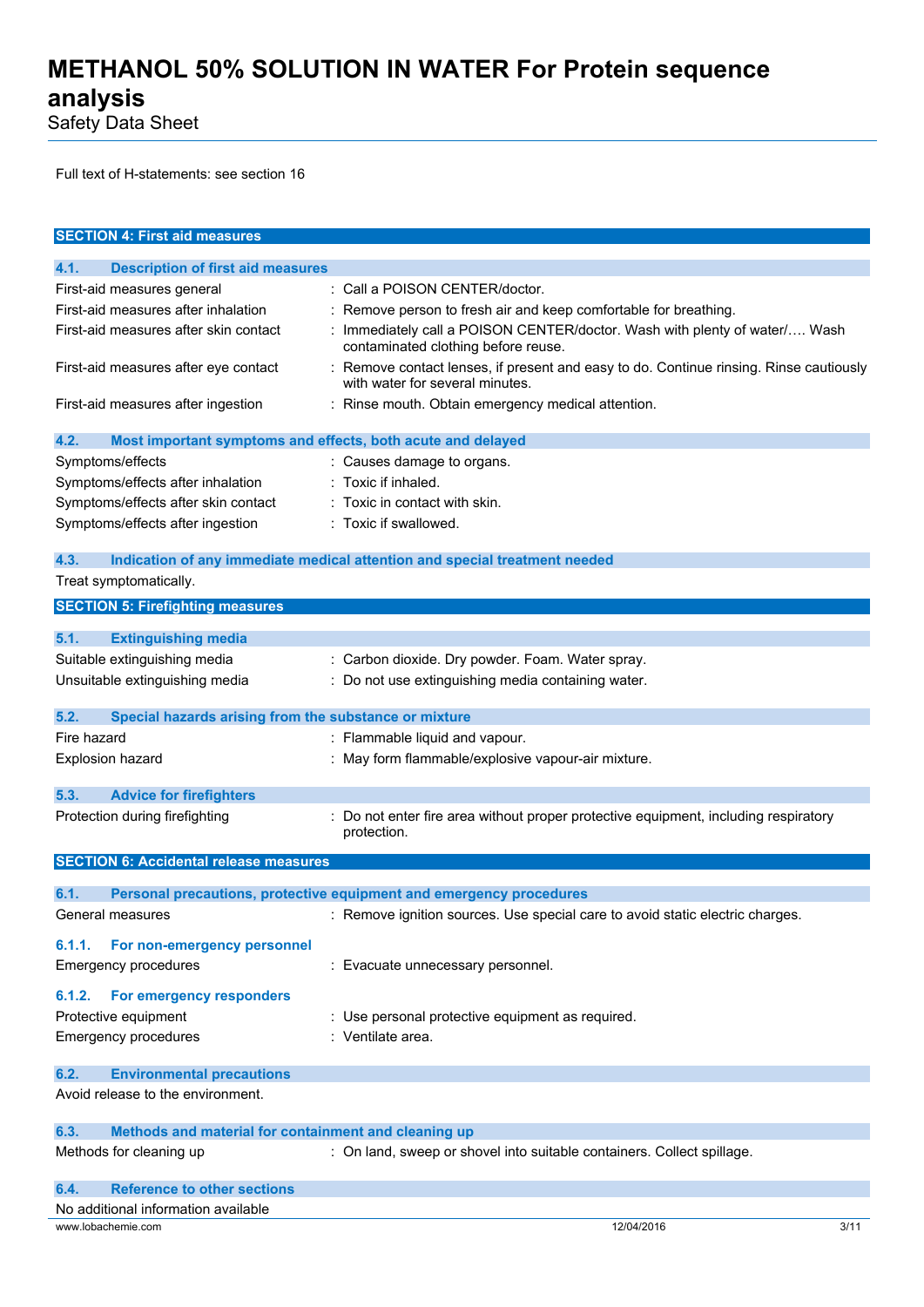Safety Data Sheet

| <b>SECTION 7: Handling and storage</b>                               |                                                                                                                                                                                             |  |
|----------------------------------------------------------------------|---------------------------------------------------------------------------------------------------------------------------------------------------------------------------------------------|--|
|                                                                      |                                                                                                                                                                                             |  |
| <b>Precautions for safe handling</b><br>7.1.                         |                                                                                                                                                                                             |  |
| Precautions for safe handling                                        | : Keep away from sources of ignition - No smoking. Avoid contact with skin and eyes.<br>Do not breathe vapours. Provide good ventilation in process area to prevent<br>formation of vapour. |  |
| Hygiene measures                                                     | : Do not eat, drink or smoke when using this product. Wash hands and other exposed<br>areas with mild soap and water before eating, drinking or smoking and when leaving<br>work.           |  |
| Conditions for safe storage, including any incompatibilities<br>7.2. |                                                                                                                                                                                             |  |
| Storage conditions                                                   | : Store in a well-ventilated place. Keep container tightly closed.                                                                                                                          |  |
| Specific end use(s)<br>7.3.                                          |                                                                                                                                                                                             |  |
| No additional information available                                  |                                                                                                                                                                                             |  |
| <b>SECTION 8: Exposure controls/personal protection</b>              |                                                                                                                                                                                             |  |
|                                                                      |                                                                                                                                                                                             |  |
| 8.1.<br><b>Control parameters</b>                                    |                                                                                                                                                                                             |  |

No additional information available

| 8.2.<br><b>Exposure controls</b>                              |                                      |
|---------------------------------------------------------------|--------------------------------------|
| Hand protection                                               | : Protective gloves                  |
| Eye protection                                                | : Chemical goggles or safety glasses |
| Skin and body protection                                      | : Wear suitable protective clothing  |
| Respiratory protection                                        | : Wear respiratory protection.       |
| <b>SECTION 9: Physical and chemical properties</b>            |                                      |
| 9.1.<br>Information on basic physical and chemical properties |                                      |
| Physical state                                                | : Liquid                             |
| Colour                                                        | : Colourless.                        |
| Odour                                                         | : alcoholic odour.                   |
| Odour threshold                                               | : No data available                  |
| pH                                                            | : No data available                  |
| Relative evaporation rate (butylacetate=1)                    | : No data available                  |
| Melting point                                                 | $: -98 °C$                           |
| Freezing point                                                | : No data available                  |
| Boiling point                                                 | : 64.7 $^{\circ}$ C                  |
| Flash point                                                   | : 11 $^{\circ}$ C                    |
| Auto-ignition temperature                                     | : No data available                  |
| Decomposition temperature                                     | : No data available                  |
|                                                               |                                      |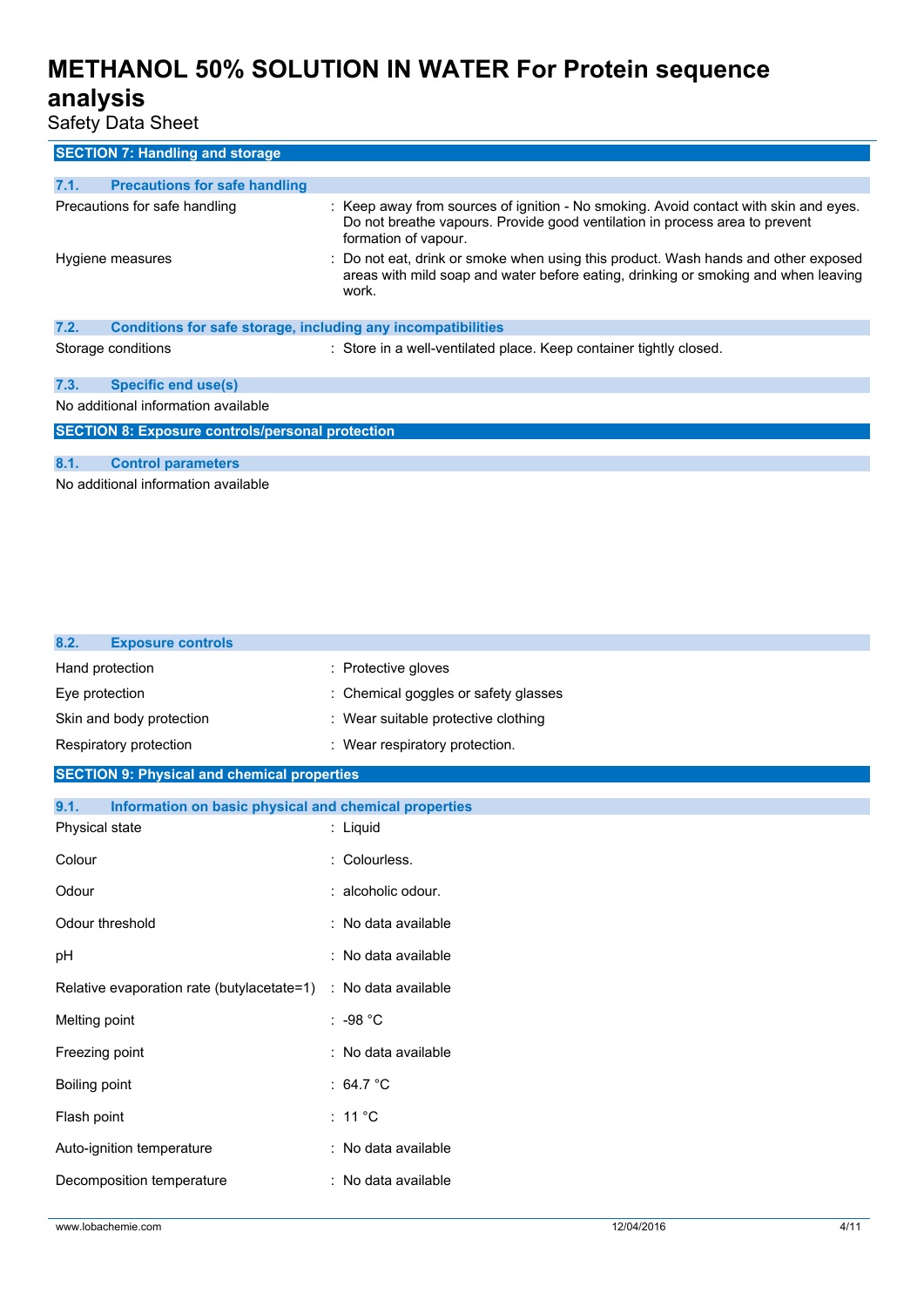Safety Data Sheet

| Flammability (solid, gas)        | : No data available                            |
|----------------------------------|------------------------------------------------|
| Vapour pressure                  | : No data available                            |
| Relative vapour density at 20 °C | : No data available                            |
| Relative density                 | : No data available                            |
| Density<br>Solubility            | : $0.8$ g/cm <sup>3</sup><br>: Water: Complete |
| Log Pow                          | : No data available                            |
| Viscosity, kinematic             | : No data available                            |
| Viscosity, dynamic               | : No data available                            |
| <b>Explosive properties</b>      | : No data available                            |
| Oxidising properties             | : No data available                            |
| <b>Explosive limits</b>          | : No data available                            |

| 9.2.  | <b>Other information</b>                    |
|-------|---------------------------------------------|
|       | No additional information available         |
|       | <b>SECTION 10: Stability and reactivity</b> |
|       |                                             |
| 10.1. | <b>Reactivity</b>                           |
|       | No additional information available         |
| 10.2. | <b>Chemical stability</b>                   |
|       | Stable under normal conditions.             |
| 10.3. | <b>Possibility of hazardous reactions</b>   |
|       | No additional information available         |
| 10.4. | <b>Conditions to avoid</b>                  |
|       | Heat. Open flame. Sparks.                   |
| 10.5. | <b>Incompatible materials</b>               |
|       | No additional information available         |
| 10.6. | <b>Hazardous decomposition products</b>     |
|       | No additional information available         |

## **SECTION 11: Toxicological information**

ATE CLP (dust, mist) 0.5 mg/l/4h

| 11.1.             | Information on toxicological effects                                                             |  |  |
|-------------------|--------------------------------------------------------------------------------------------------|--|--|
| Acute toxicity    | : Oral: Toxic if swallowed. Dermal: Toxic in contact with skin. Inhalation: Toxic if<br>inhaled. |  |  |
| ATE CLP (oral)    | 100 mg/kg bodyweight                                                                             |  |  |
| ATE CLP (dermal)  | 300 mg/kg bodyweight                                                                             |  |  |
| ATE CLP (gases)   | 700 ppmv/4h                                                                                      |  |  |
| ATE CLP (vapours) | $3$ mg/l/4h                                                                                      |  |  |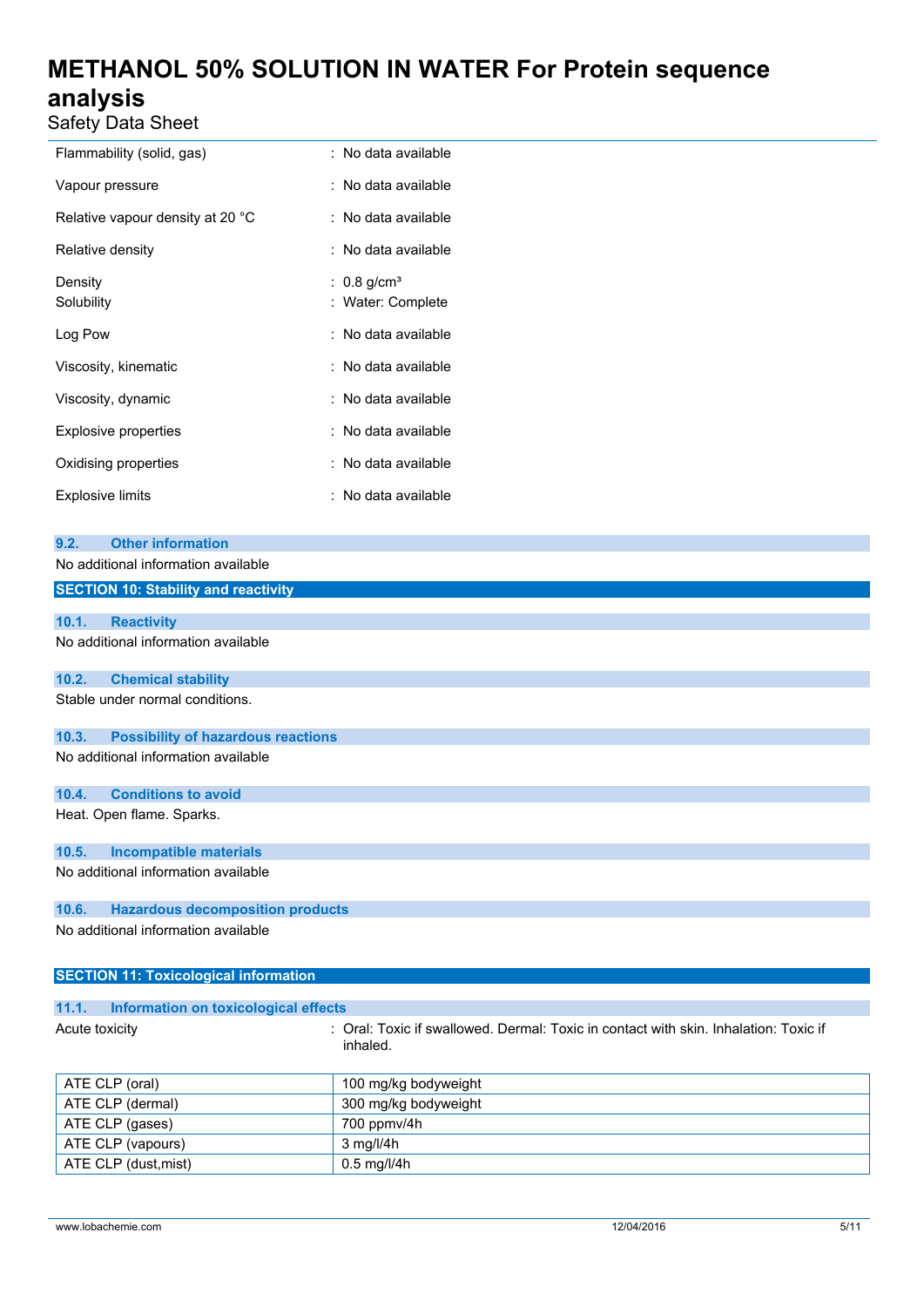Safety Data Sheet

| Skin corrosion/irritation                              | : Not classified                                  |  |  |
|--------------------------------------------------------|---------------------------------------------------|--|--|
| Serious eye damage/irritation                          | : Not classified                                  |  |  |
| Respiratory or skin sensitisation                      | : Not classified                                  |  |  |
| Germ cell mutagenicity                                 | : Not classified                                  |  |  |
| Carcinogenicity                                        | : Not classified                                  |  |  |
|                                                        |                                                   |  |  |
| Reproductive toxicity                                  | : Not classified                                  |  |  |
| STOT-single exposure                                   | : Causes damage to organs.                        |  |  |
|                                                        |                                                   |  |  |
| STOT-repeated exposure                                 | : Not classified                                  |  |  |
|                                                        |                                                   |  |  |
|                                                        |                                                   |  |  |
| Aspiration hazard                                      | : Not classified                                  |  |  |
|                                                        |                                                   |  |  |
|                                                        |                                                   |  |  |
|                                                        |                                                   |  |  |
| Potential adverse human health effects<br>and symptoms | : Toxic if swallowed. Toxic in contact with skin. |  |  |
|                                                        |                                                   |  |  |
| <b>SECTION 12: Ecological information</b>              |                                                   |  |  |
| 12.1.<br><b>Toxicity</b>                               |                                                   |  |  |
| No additional information available                    |                                                   |  |  |
|                                                        |                                                   |  |  |

| 12.2.                               | <b>Persistence and degradability</b>          |                                                                                                                                                                |  |  |
|-------------------------------------|-----------------------------------------------|----------------------------------------------------------------------------------------------------------------------------------------------------------------|--|--|
|                                     | No additional information available           |                                                                                                                                                                |  |  |
| 12.3.                               | <b>Bioaccumulative potential</b>              |                                                                                                                                                                |  |  |
|                                     | No additional information available           |                                                                                                                                                                |  |  |
| 12.4.                               | <b>Mobility in soil</b>                       |                                                                                                                                                                |  |  |
|                                     | No additional information available           |                                                                                                                                                                |  |  |
| 12.5.                               | <b>Results of PBT and vPvB assessment</b>     |                                                                                                                                                                |  |  |
|                                     | No additional information available           |                                                                                                                                                                |  |  |
| 12.6.                               | Other adverse effects                         |                                                                                                                                                                |  |  |
| No additional information available |                                               |                                                                                                                                                                |  |  |
|                                     | <b>SECTION 13: Disposal considerations</b>    |                                                                                                                                                                |  |  |
| 13.1.                               | <b>Waste treatment methods</b>                |                                                                                                                                                                |  |  |
|                                     | Product/Packaging disposal<br>recommendations | Dispose of contents/container to hazardous or special waste collection point, in<br>accordance with local, regional, national and/or international regulation. |  |  |
|                                     | Ecology - waste materials                     | : Hazardous waste due to toxicity.                                                                                                                             |  |  |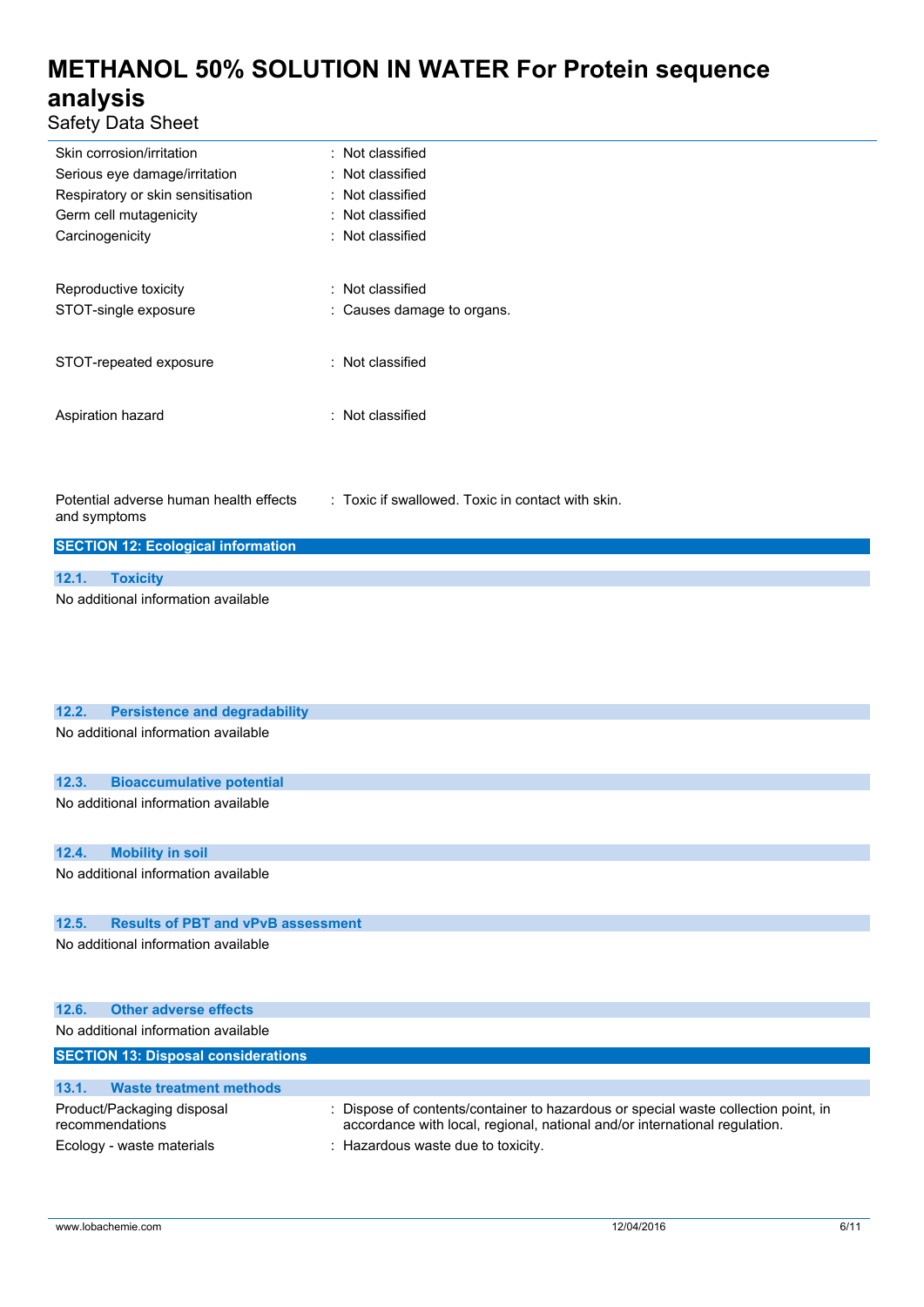Safety Data Sheet

## **SECTION 14: Transport information**

In accordance with ADR / RID / IMDG / IATA / ADN

| <b>UN number</b><br>14.1.                  |                                             |
|--------------------------------------------|---------------------------------------------|
| UN-No. (ADR)                               | : 1230                                      |
| UN-No. (IMDG)                              | 1230<br>٠                                   |
| UN-No. (IATA)                              | : 1230                                      |
| UN-No. (ADN)                               | 1230                                        |
| UN-No. (RID)                               | : 1230                                      |
|                                            |                                             |
| 14.2.<br><b>UN proper shipping name</b>    |                                             |
| Proper Shipping Name (ADR)                 | : METHANOL                                  |
| Proper Shipping Name (IMDG)                | : METHANOL                                  |
| Proper Shipping Name (IATA)                | : Methanol                                  |
| Proper Shipping Name (ADN)                 | : METHANOL                                  |
| Proper Shipping Name (RID)                 | : METHANOL                                  |
| Transport document description (ADR)       | : UN 1230 METHANOL, 3 (6.1), II, (D/E)      |
| Transport document description (IMDG)      | : UN 1230 METHANOL, 3 (6.1), II (12°C c.c.) |
| Transport document description (IATA)      | : UN 1230 Methanol, 3 (6.1), II             |
| Transport document description (ADN)       | : UN 1230 METHANOL, 3 (6.1), II             |
| Transport document description (RID)       | : UN 1230 METHANOL, 3 (6.1), II             |
|                                            |                                             |
| 14.3.<br><b>Transport hazard class(es)</b> |                                             |
| <b>ADR</b>                                 |                                             |
| Transport hazard class(es) (ADR)           | : 3(6.1)                                    |
| Danger labels (ADR)                        | : 3, 6.1                                    |
|                                            |                                             |
| <b>IMDG</b>                                |                                             |
| Transport hazard class(es) (IMDG)          | : 3(6.1)                                    |
| Danger labels (IMDG)                       | : 3, 6.1                                    |
|                                            | 公.                                          |
| <b>IATA</b>                                |                                             |
| Transport hazard class(es) (IATA)          | : 3(6.1)                                    |
| Hazard labels (IATA)                       | : 3, 6.1                                    |
|                                            |                                             |
|                                            |                                             |
|                                            |                                             |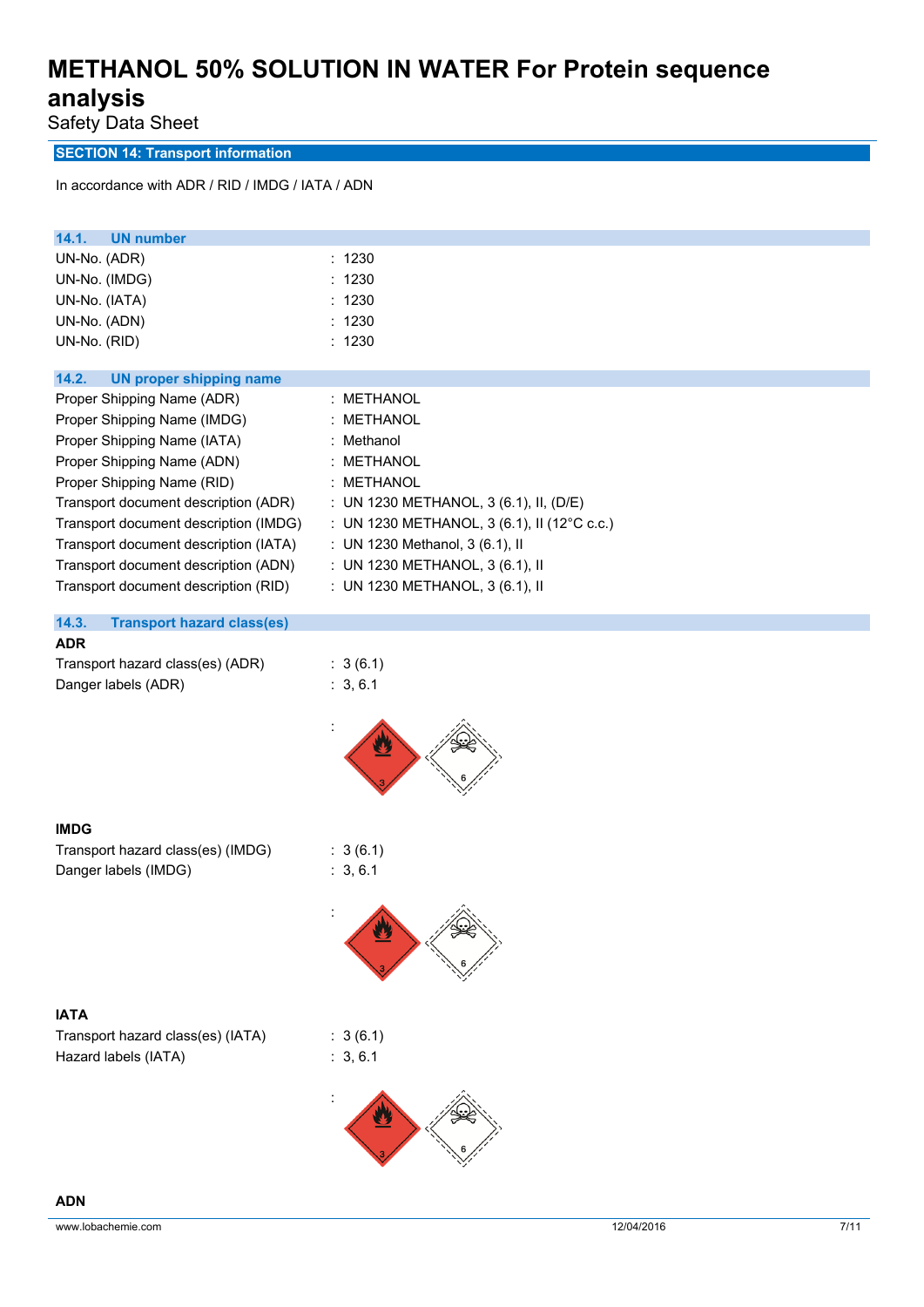| Safety Data Sheet                            |                                          |
|----------------------------------------------|------------------------------------------|
| Transport hazard class(es) (ADN)             | : 3(6.1)                                 |
| Danger labels (ADN)                          | : 3, 6.1                                 |
|                                              | یل                                       |
| <b>RID</b>                                   |                                          |
| Transport hazard class(es) (RID)             | : 3(6.1)                                 |
| Danger labels (RID)                          | : 3, 6.1                                 |
|                                              |                                          |
| 14.4.<br><b>Packing group</b>                |                                          |
| Packing group (ADR)                          | $\therefore$ II                          |
| Packing group (IMDG)                         | $\therefore$ $\blacksquare$              |
| Packing group (IATA)                         | $\therefore$ H                           |
| Packing group (ADN)                          | $\therefore$ $\blacksquare$              |
| Packing group (RID)                          | $\therefore$ H                           |
| 14.5.<br><b>Environmental hazards</b>        |                                          |
| Dangerous for the environment                | : No                                     |
| Marine pollutant                             | : No                                     |
| Other information                            | : No supplementary information available |
| 14.6.<br><b>Special precautions for user</b> |                                          |

## **- Overland transport**

| Classification code (ADR)                                                  | $:$ FT1              |
|----------------------------------------------------------------------------|----------------------|
| Special provisions (ADR)                                                   | : 279                |
| Limited quantities (ADR)                                                   | : 11                 |
| Excepted quantities (ADR)                                                  | E2                   |
| Packing instructions (ADR)                                                 | : P001, IBC02        |
| Mixed packing provisions (ADR)                                             | : MP19               |
| Portable tank and bulk container<br>instructions (ADR)                     | : T7                 |
| Portable tank and bulk container special<br>provisions (ADR)               | $:$ TP2              |
| Tank code (ADR)                                                            | : L4BH               |
| Tank special provisions (ADR)                                              | : TU15               |
| Vehicle for tank carriage                                                  | : FL                 |
| Transport category (ADR)                                                   | $\cdot$ 2            |
| Special provisions for carriage - Loading,<br>unloading and handling (ADR) | : CV13, CV28         |
| Special provisions for carriage - Operation<br>(ADR)                       | $\therefore$ S2, S19 |
| Hazard identification number (Kemler No.)                                  | :336                 |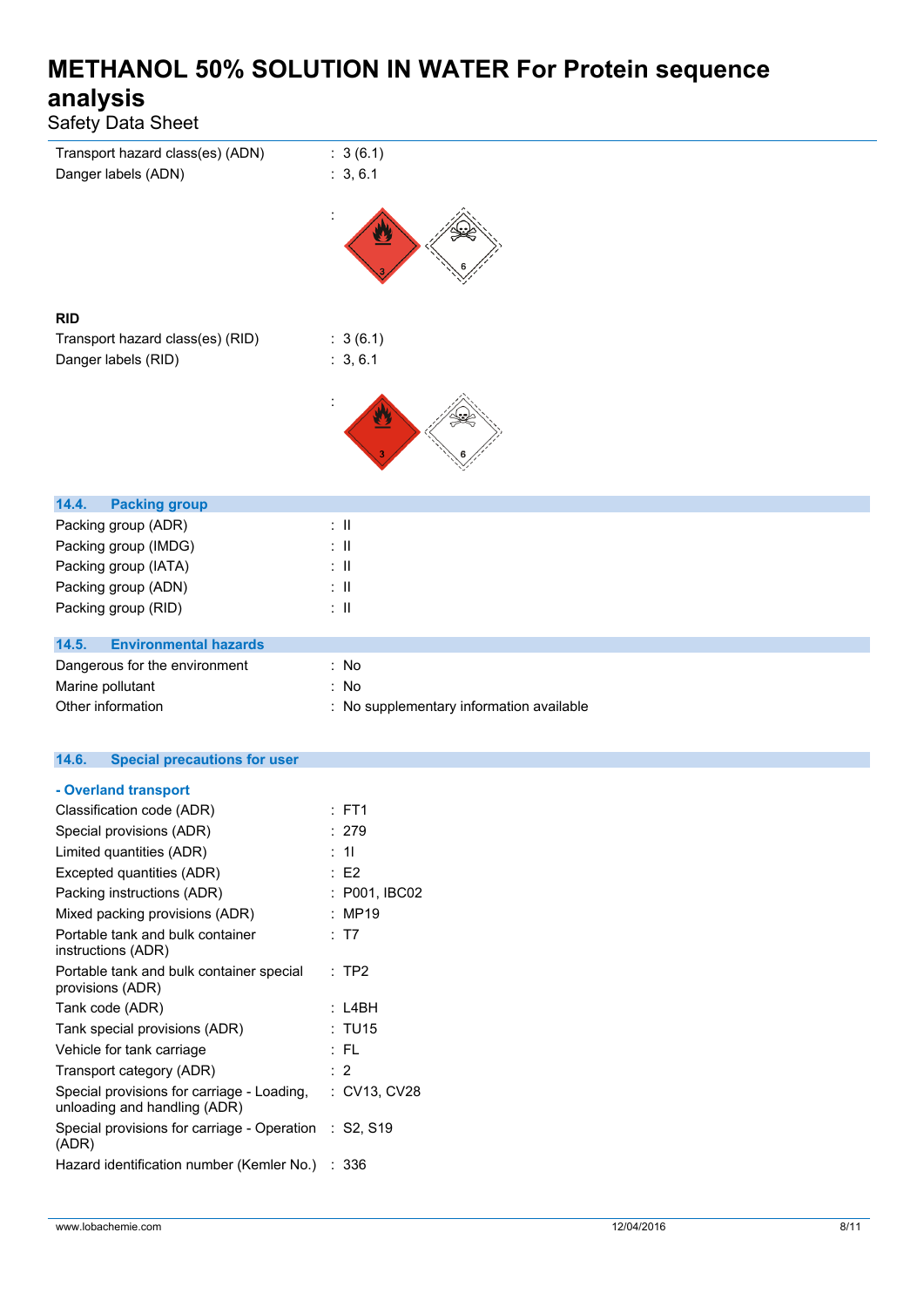Safety Data Sheet

| Orange plates                         |                                                                                                                                                                         |
|---------------------------------------|-------------------------------------------------------------------------------------------------------------------------------------------------------------------------|
|                                       | 336                                                                                                                                                                     |
|                                       | 1230                                                                                                                                                                    |
| Tunnel restriction code (ADR)         | : D/E                                                                                                                                                                   |
| EAC code                              | : 2WE                                                                                                                                                                   |
| APP code                              | : $A(f)$                                                                                                                                                                |
|                                       |                                                                                                                                                                         |
| - Transport by sea                    |                                                                                                                                                                         |
| Special provisions (IMDG)             | : 279                                                                                                                                                                   |
| Limited quantities (IMDG)             | : 1L                                                                                                                                                                    |
| Excepted quantities (IMDG)            | $\therefore$ E2                                                                                                                                                         |
| Packing instructions (IMDG)           | : P001                                                                                                                                                                  |
| IBC packing instructions (IMDG)       | : IBC02                                                                                                                                                                 |
| Tank instructions (IMDG)              | : T7                                                                                                                                                                    |
| Tank special provisions (IMDG)        | :TP2                                                                                                                                                                    |
| EmS-No. (Fire)                        | $:$ F-E                                                                                                                                                                 |
| EmS-No. (Spillage)                    | $: S-D$                                                                                                                                                                 |
| Stowage category (IMDG)               | : B                                                                                                                                                                     |
| Stowage and handling (IMDG)           | $:$ SW2                                                                                                                                                                 |
| Flash point (IMDG)                    | : $12^{\circ}$ C c.c.                                                                                                                                                   |
| Properties and observations (IMDG)    | : Colourless, volatile liquid. Flashpoint: 12°C c.c. Explosive limits: 6% to 36.5%<br>Miscible with water. Toxic if swallowed; may cause blindness. Avoid skin contact. |
| MFAG-No                               | : 131                                                                                                                                                                   |
| - Air transport                       |                                                                                                                                                                         |
| PCA Excepted quantities (IATA)        | $\therefore$ E2                                                                                                                                                         |
| PCA Limited quantities (IATA)         | : Y341                                                                                                                                                                  |
| PCA limited quantity max net quantity | : 1L                                                                                                                                                                    |
| (IATA)                                |                                                                                                                                                                         |
| PCA packing instructions (IATA)       | :352                                                                                                                                                                    |
| PCA max net quantity (IATA)           | : 1L                                                                                                                                                                    |
| CAO packing instructions (IATA)       | : 364                                                                                                                                                                   |
| CAO max net quantity (IATA)           | : 60L                                                                                                                                                                   |
| Special provisions (IATA)             | : A113                                                                                                                                                                  |
| ERG code (IATA)                       | : 3L                                                                                                                                                                    |
| - Inland waterway transport           |                                                                                                                                                                         |
| Classification code (ADN)             | $:$ FT1                                                                                                                                                                 |
| Special provisions (ADN)              | : 279, 802                                                                                                                                                              |
| Limited quantities (ADN)              | : 1L                                                                                                                                                                    |
| Excepted quantities (ADN)             | $\therefore$ E2                                                                                                                                                         |
| Carriage permitted (ADN)              | : T                                                                                                                                                                     |
| Equipment required (ADN)              | : PP, EP, EX, TOX, A                                                                                                                                                    |
| Ventilation (ADN)                     | : VE01, VE02                                                                                                                                                            |
| Number of blue cones/lights (ADN)     | $\therefore$ 2                                                                                                                                                          |
|                                       |                                                                                                                                                                         |
| - Rail transport                      |                                                                                                                                                                         |
| Classification code (RID)             | $:$ FT1                                                                                                                                                                 |
| Special provisions (RID)              | : 279                                                                                                                                                                   |
| Limited quantities (RID)              | : 1L                                                                                                                                                                    |
| Excepted quantities (RID)             | : E2                                                                                                                                                                    |
| Packing instructions (RID)            | : P001, IBC02                                                                                                                                                           |
| Mixed packing provisions (RID)        | : MP19                                                                                                                                                                  |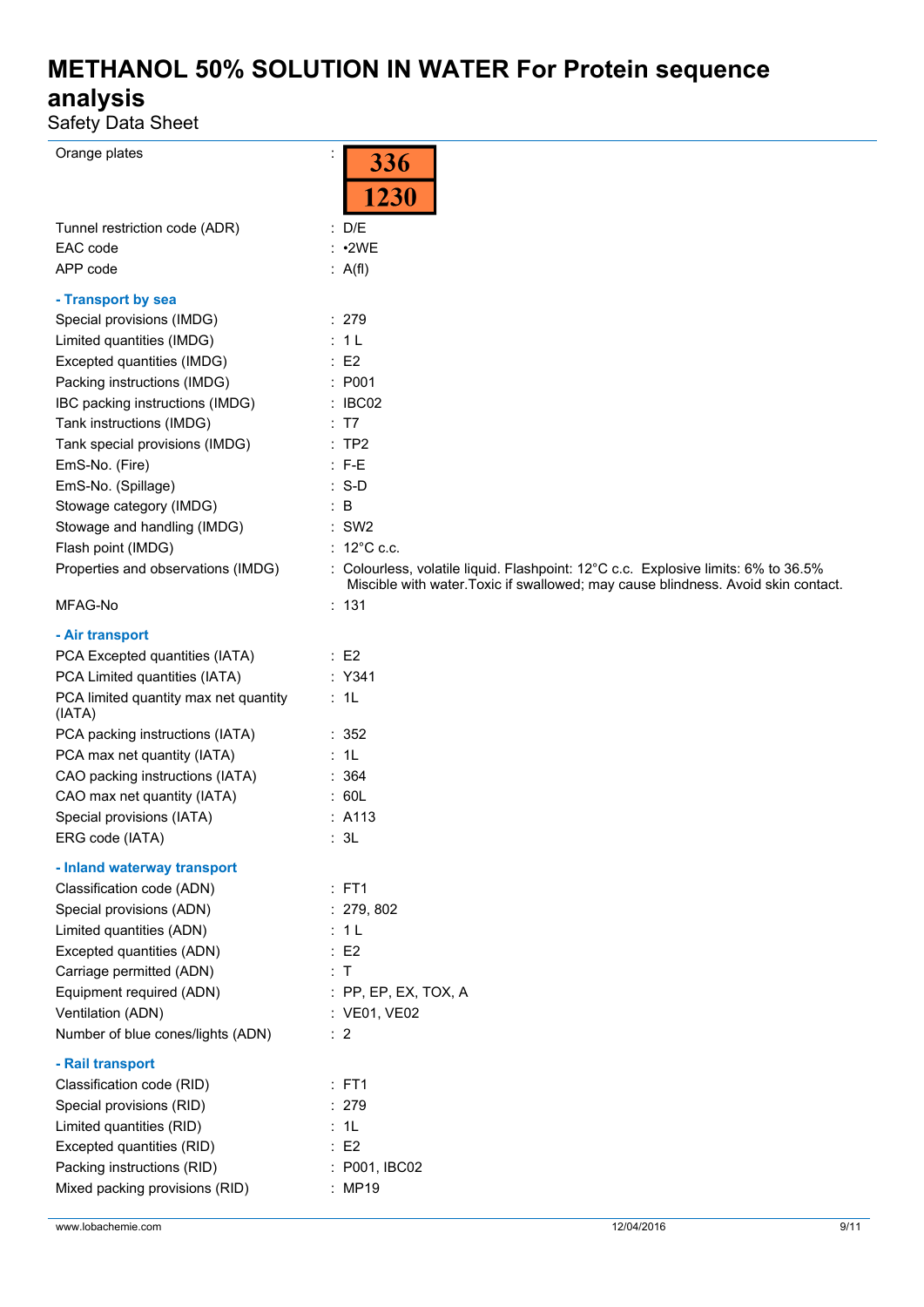Safety Data Sheet

| Portable tank and bulk container<br>instructions (RID)                     | : T7             |
|----------------------------------------------------------------------------|------------------|
| Portable tank and bulk container special<br>provisions (RID)               | $\therefore$ TP2 |
| Tank codes for RID tanks (RID)                                             | : L4BH           |
| Special provisions for RID tanks (RID)                                     | : TU15           |
| Transport category (RID)                                                   | $\cdot$ 2        |
| Special provisions for carriage - Loading,<br>unloading and handling (RID) | : CW13, CW28     |
| Colis express (express parcels) (RID)                                      | : CE7            |
| Hazard identification number (RID)                                         | : 336            |

**14.7. Transport in bulk according to Annex II of MARPOL 73/78 and the IBC Code** Not applicable

**SECTION 15: Regulatory information**

**15.1. Safety, health and environmental regulations/legislation specific for the substance or mixture**

### **15.1.1. EU-Regulations**

Contains no REACH substances with Annex XVII restrictions Contains no substance on the REACH candidate list

Contains no REACH Annex XIV substances

### **15.1.2. National regulations**

#### **Germany**

| Reference to AwSV                                                              | : Water hazard class (WGK) 3, severe hazard to water (Classification according to<br>AwSV, Annex 1) |
|--------------------------------------------------------------------------------|-----------------------------------------------------------------------------------------------------|
| 12th Ordinance Implementing the Federal<br>Immission Control Act - 12. BlmSchV | : Is not subject of the 12. BlmSchV (Hazardous Incident Ordinance)                                  |

#### **Netherlands**

| SZW-lijst van kankerverwekkende stoffen                                                 | : None of the components are listed |
|-----------------------------------------------------------------------------------------|-------------------------------------|
| SZW-lijst van mutagene stoffen                                                          | : None of the components are listed |
| NIET-limitatieve lijst van voor de<br>voortplanting giftige stoffen – Borstvoeding      | : None of the components are listed |
| NIET-limitatieve lijst van voor de<br>voortplanting giftige stoffen –<br>Vruchtbaarheid | : None of the components are listed |
| NIET-limitatieve lijst van voor de<br>voortplanting giftige stoffen - Ontwikkeling      | : None of the components are listed |
| <b>Denmark</b>                                                                          |                                     |
| Class for fire hazard                                                                   | : Class I-1                         |

Store unit  $\qquad \qquad$  : 1 liter

| Classification remarks | : F <flam. 2="" liq.="">; Emergency management guidelines for the storage of flammable<br/>liquids must be followed</flam.> |  |
|------------------------|-----------------------------------------------------------------------------------------------------------------------------|--|
|                        |                                                                                                                             |  |